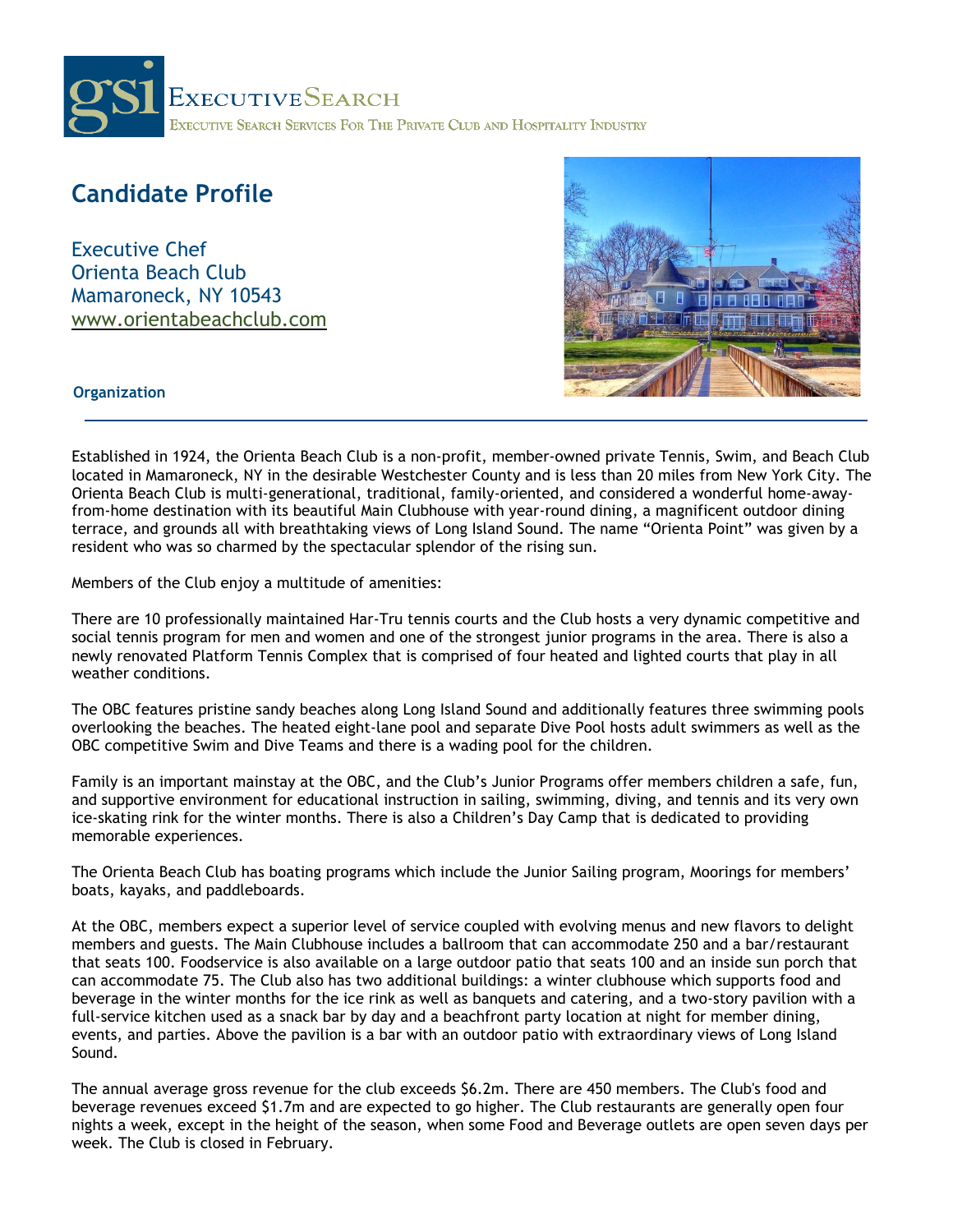### Please control click below for a short video.

### <https://www.youtube.com/watch?v=V5wXiCUsEIA>

## **Position Overview**

The successful Executive Chef at the OBC will be proficient and skilled in culinary leadership, including setting standards, best practices, standardized recipes, team development, member, and guest customer relations. The EC will be the crucial leader known to the employees and the membership as the responsible party for all culinary offerings at the Club. The EC must be visible and present in all food and beverage operations on a regular daily basis. The EC must demonstrate an open-door, approachable demeanor that leads and guides all culinary team members equally and proactively. The EC must be structured and organized to implement defined goals and initiatives to achieve the culinary brand, vision, and standard of offering an unparalleled Club dining experience in the Westchester marketplace.

The EC will manage all culinary aspects of the Club's restaurants, bars, and private events. The EC will lead, motivate, and inspire a fun and thriving culinary mentorship culture while overseeing all team members' hiring, training, supervision, and performance. They will have complete responsibility for all back-of-the-house operations, including but not limited to purchasing, inventory, sanitation, and equipment maintenance. Successful candidates will have experience in positively leading active a la carte dining programs as well as banquet events simultaneously.

Executive Chef candidates must deliver the highest quality in food and taste every day in all culinary offerings. The diverse membership desires both trending creative meal offerings ( lighter, healthier, farm to table) as well as timeless standards. The EC role at OBC truly provides candidates with a fulfilling platform for delivering both experimentation and classic fare. Consistency through training, mentoring, standardized recipes, plating guides, proper food timing, taste, and finish are the key talent characteristic that the Club is seeking in this position.

The Executive Chef duties include but are not limited to:

- Maintains the quality of food products and ensures consistency in food delivery and standards.
- The EC is responsible for ensuring that all food is consistently outstanding from traditional Orienta Beach Club favorites to innovative offerings and special events throughout all dining venues.
- Understand Club favorites and traditions.
- Creates the standards for kitchen policies and procedures, communicates these policies and ensures that the policies are adhered to by all BOH staff. The EC leads by example and is very hands-on in all aspects of the operation.
- The EC creates and updates menus often, incorporates daily features, and develops and documents recipes and controls to ensure consistency. Creativity and innovation, not just variety, is essential in planning menus and events for the members of OBC. Creativity in presentation is also important – plate presentation as well as how food is presented on buffets.
- The EC is responsive to Club member and team member requests and strives to find creative ways to accommodate reasonable requests. He or she believes in the service philosophy: "The answer is yes, what is the question?"
- The EC has a proven track record of controlling food and labor costs. He or she is adept at creating and managing a budget and provides food purchase specifications to control food quality and costs.
- Directs ordering amounts, inventory levels, the timing of orders, receiving, invoice settling, and equipment maintenance.
- Enables communication between line staff and the Food and Beverage team.
- Creates theme menus, decorations, banquets, and special events.
- Creates recipes and support materials, such as recipe cards, descriptions, and/or pictures.
- Manages all major Food and Beverage kitchen operating expenses, sets margins and manages against projections.
- Works with the Director of Food & Beverage on the analysis of financial results and budgeting.
- Ensures that a quality sanitation program is followed throughout the kitchen operation.
- Ensures proper monitoring of storage (including temperature setting) and rotation of food products to comply with Health Department regulations.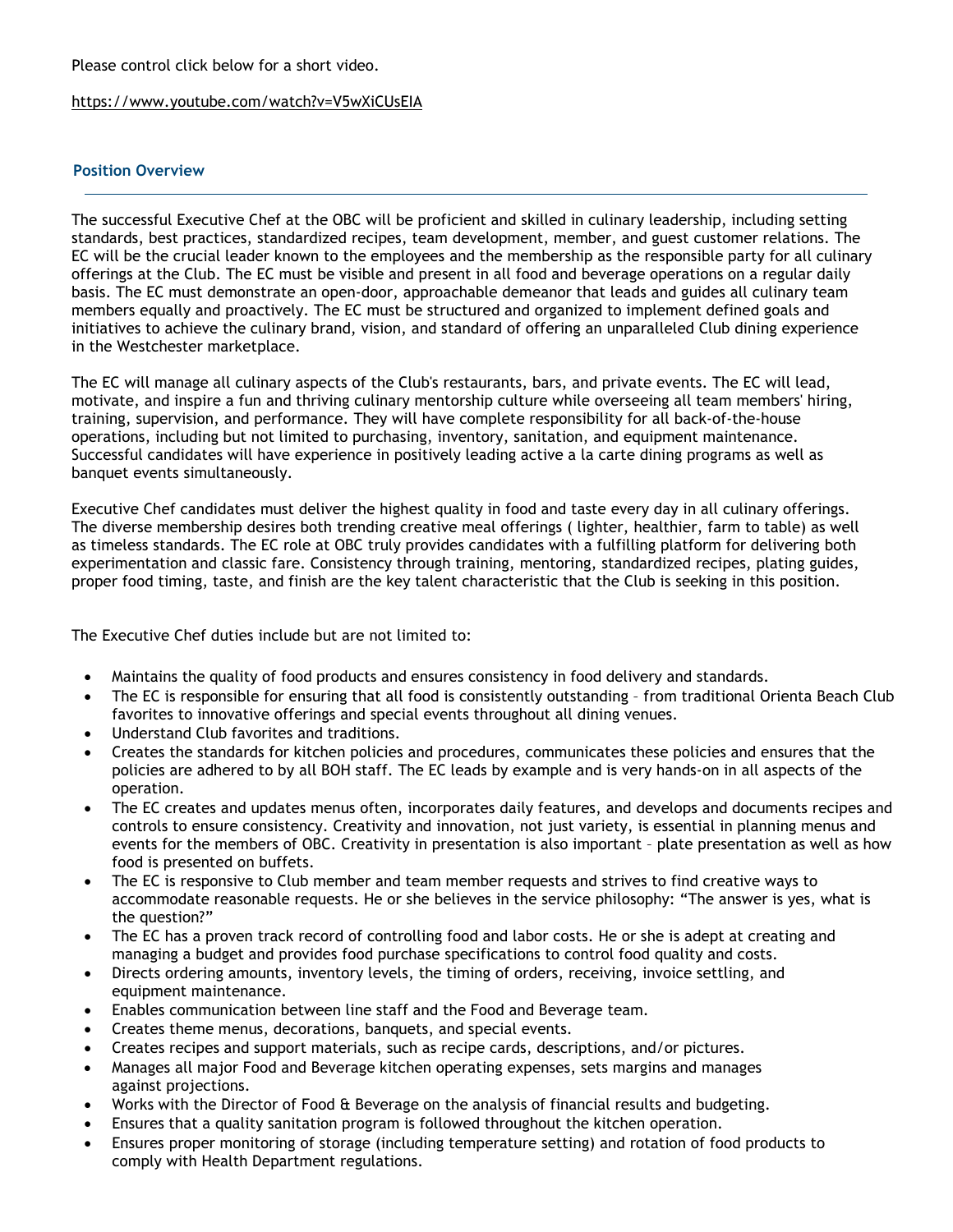- Responsible for interviewing, hiring, training, planning, assigning, and directing work, evaluating performance,rewarding, and disciplining associates; addressing complaints and resolving problems.
- Creating special menus for Gourmet Dinners and presenting the menus to members at those dinners or other events.
- Manages department members that may include, but are not limited to chefs, cooks, stewards, etc.
- Assures that effective orientation and training are given to each new associate. Develops ongoing training programs.
- Monitors business volume forecast and plans accordingly in areas of workforce, productivity, costs, and expenses.
- Responsible for implementing and maintaining excellent service to achieve guest satisfaction.
- Communicate any changes or new policies and procedures to the department.
- Conducts staff meetings with subordinates.
- Maintains flexibility to take on new and different tasks as directed by the Department Manager.
- Incorporates safe work practices in job performance.
- Attends staff meetings.
- Ultimately, the Executive Chef of OBC is an important and positive face of culinary operations. He or she is an integral part of the overall success of the operation. The responsibility to lead this facet of the organization from a passionate, creative, supportive, progressive, and team-focused perspective is of critical importance for long-term success.

### **Attributes and Responsibilities**

- An outgoing and friendly personality with a high potential to identify with and embrace the Club's unique culture.
- Leadership skills with the ability to motivate staff with a commitment to quality and excellence.
- Highly energetic; a self-starter with a "hands-on" approach to management.
- Excellent communication skills at all levels.
- A strong sense of service with proven staff development and training skills.
- The active promotion of the Club's dining program to all members and their families. The Executive Chef is expected to interact with members daily; actively soliciting members' opinions and input as to the Club's dining program.

#### **Requirements**

- Must have a degree in Culinary Arts. The ideal candidate will be working towards or will have achieved their Certified Executive Chef (CEC) Certification through the American Culinary Federation (ACF) or Pro Chef II certification through the Culinary Institute of America.
- 5-10 years previous experience as an Executive Chef at a private Country Club, high-end restaurant, resort, or hotel. Experience in both catering and ala carte experience is required.
- A strong history of verifiable high-end quality food management and an expert in developing food purchase specifications and standard recipes. Food consistency is of the utmost importance to the Orienta Beach Club membership.
- A career path marked with stability and professional achievement.
- The successful Executive Chef must possess a passion for providing high-quality member service and a commitment to exceeding members' expectations.
- A person of exceptional character; motivated, energetic, friendly, and dedicated to the profession.
- A friendly and outgoing personality with strong communication skills and high visibility with the staff and membership.
- The Executive Chef will possess knowledge of culinary trends and be creative in bringing new ideas to the Club.
- Takes tremendous pride in making members happy, exceeding their expectations, and fosters that accountability among the team – both BOH and FOH.
- Excellent verbal and written skills.
- The ability to operate a computer to enter, retrieve or modify data utilizing Microsoft Word, Excel, Outlook, Email, internet, and other software programs at a high level of proficiency.
- Impeccable and verifiable references. All candidates will be subject to a thorough background check.